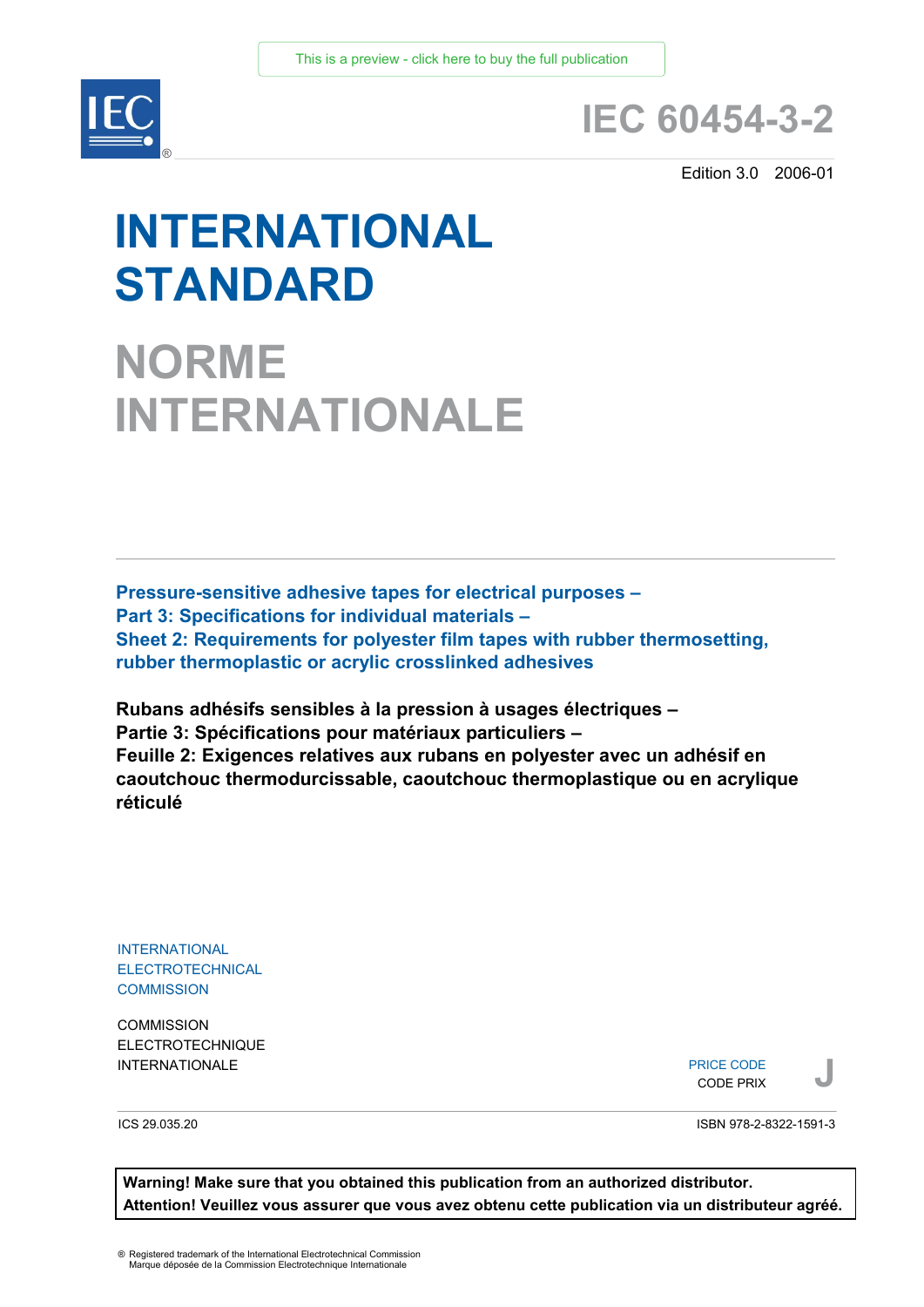[This is a preview - click here to buy the full publication](https://webstore.iec.ch/publication/2173&preview=1)

– 2 – IEC 60454-3-2:2006 IEC 2006

#### INTERNATIONAL ELECTROTECHNICAL COMMISSION *\_\_\_\_\_\_\_\_\_\_\_*

#### **PRESSURE-SENSITIVE ADHESIVE TAPES FOR ELECTRICAL PURPOSES –**

#### **Part 3: Specifications for individual materials – Sheet 2: Requirements for polyester film tapes with rubber thermosetting, rubber thermoplastic or acrylic crosslinked adhesives**

#### FOREWORD

- 1) The International Electrotechnical Commission (IEC) is a worldwide organization for standardization comprising all national electrotechnical committees (IEC National Committees). The object of IEC is to promote international co-operation on all questions concerning standardization in the electrical and electronic fields. To this end and in addition to other activities, IEC publishes International Standards, Technical Specifications, Technical Reports, Publicly Available Specifications (PAS) and Guides (hereafter referred to as "IEC Publication(s)"). Their preparation is entrusted to technical committees; any IEC National Committee interested in the subject dealt with may participate in this preparatory work. International, governmental and nongovernmental organizations liaising with the IEC also participate in this preparation. IEC collaborates closely with the International Organization for Standardization (ISO) in accordance with conditions determined by agreement between the two organizations.
- 2) The formal decisions or agreements of IEC on technical matters express, as nearly as possible, an international consensus of opinion on the relevant subjects since each technical committee has representation from all interested IEC National Committees.
- 3) IEC Publications have the form of recommendations for international use and are accepted by IEC National Committees in that sense. While all reasonable efforts are made to ensure that the technical content of IEC Publications is accurate, IEC cannot be held responsible for the way in which they are used or for any misinterpretation by any end user.
- 4) In order to promote international uniformity, IEC National Committees undertake to apply IEC Publications transparently to the maximum extent possible in their national and regional publications. Any divergence between any IEC Publication and the corresponding national or regional publication shall be clearly indicated in the latter.
- 5) IEC provides no marking procedure to indicate its approval and cannot be rendered responsible for any equipment declared to be in conformity with an IEC Publication.
- 6) All users should ensure that they have the latest edition of this publication.
- 7) No liability shall attach to IEC or its directors, employees, servants or agents including individual experts and members of its technical committees and IEC National Committees for any personal injury, property damage or other damage of any nature whatsoever, whether direct or indirect, or for costs (including legal fees) and expenses arising out of the publication, use of, or reliance upon, this IEC Publication or any other IEC Publications.
- 8) Attention is drawn to the Normative references cited in this publication. Use of the referenced publications is indispensable for the correct application of this publication.
- 9) Attention is drawn to the possibility that some of the elements of this IEC Publication may be the subject of patent rights. IEC shall not be held responsible for identifying any or all such patent rights.

International Standard IEC 60454-3-2 has been prepared by IEC technical committee 15: Insulating materials.

This bilingual version (2014-05) corresponds to the English version, published in 2006-01.

This third edition of IEC 60454-3-2 replaces the second edition, published in 1998, and includes its consolidation with the text of IEC 60464-3-3 (1998). It constitutes a technical revision.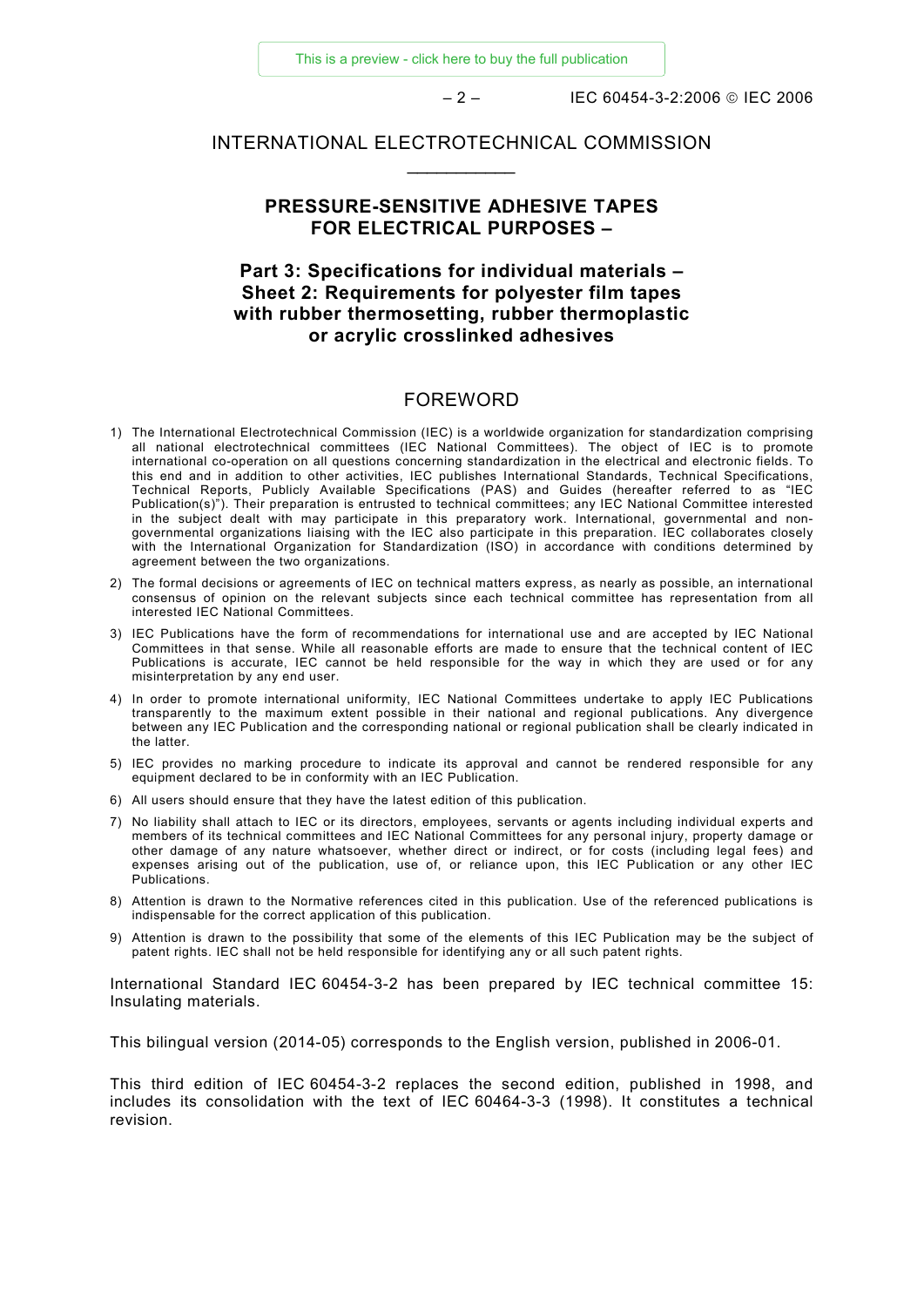IEC 60454-3-2:2006 © IEC 2006 – 3 –

The text of this standard is based on the following documents:

| <b>FDIS</b> | Report on voting |
|-------------|------------------|
| 15/251/FDIS | 15/278/RVD       |

Full information on the voting for the approval of this standard can be found in the report on voting indicated in the above table.

The French version of this standard has not been voted upon.

This publication has been drafted in accordance with the ISO/IEC Directives, Part 2.

The committee has decided that the contents of this publication will remain unchanged until the maintenance result date indicated on the IEC web site under "http://webstore.iec.ch" in the data related to the specific publication. At this date, the publication will be

- reconfirmed;
- withdrawn;
- replaced by a revised edition, or
- amended.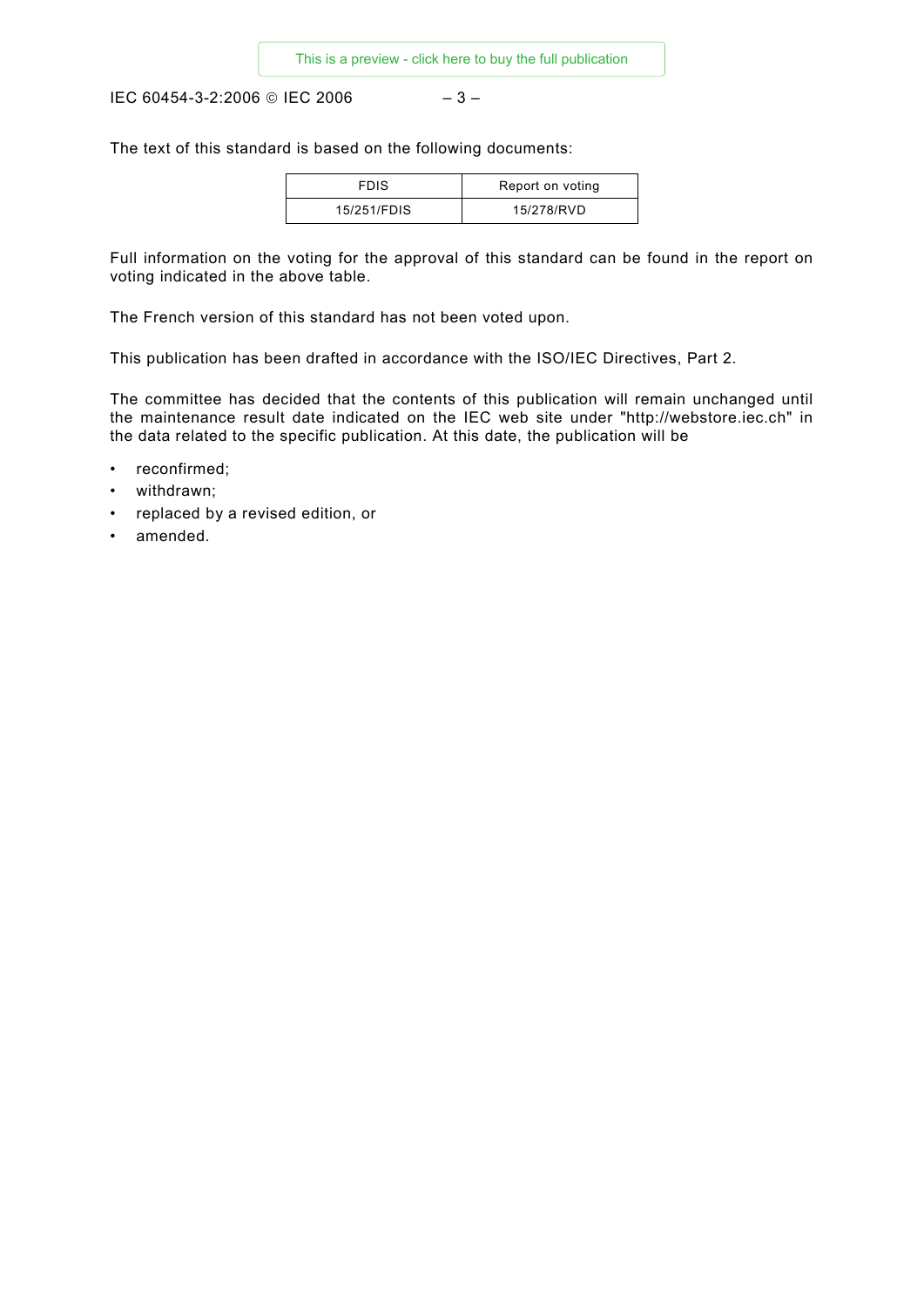– 4 – IEC 60454-3-2:2006 IEC 2006

#### INTRODUCTION

This International Standard is one of a series which deals with pressure-sensitive adhesive tapes, intended primarily for electrical purposes.

The series consists of three parts:

- Part 1: General requirements (IEC 60454-1)
- Part 2: Methods of test (IEC 60454-2)
- Part 3: Specifications for individual materials (IEC 60454-3)

This standard contains one of the sheets comprising part 3 as follows:

Sheet 2:

Requirements for polyester film tapes with rubber thermosetting, rubber thermoplastic or acrylic crosslinked adhesives

#### SAFETY WARNING

It is the responsibility of the user of the methods contained or referred to in this standard to ensure that they are used in a safe manner.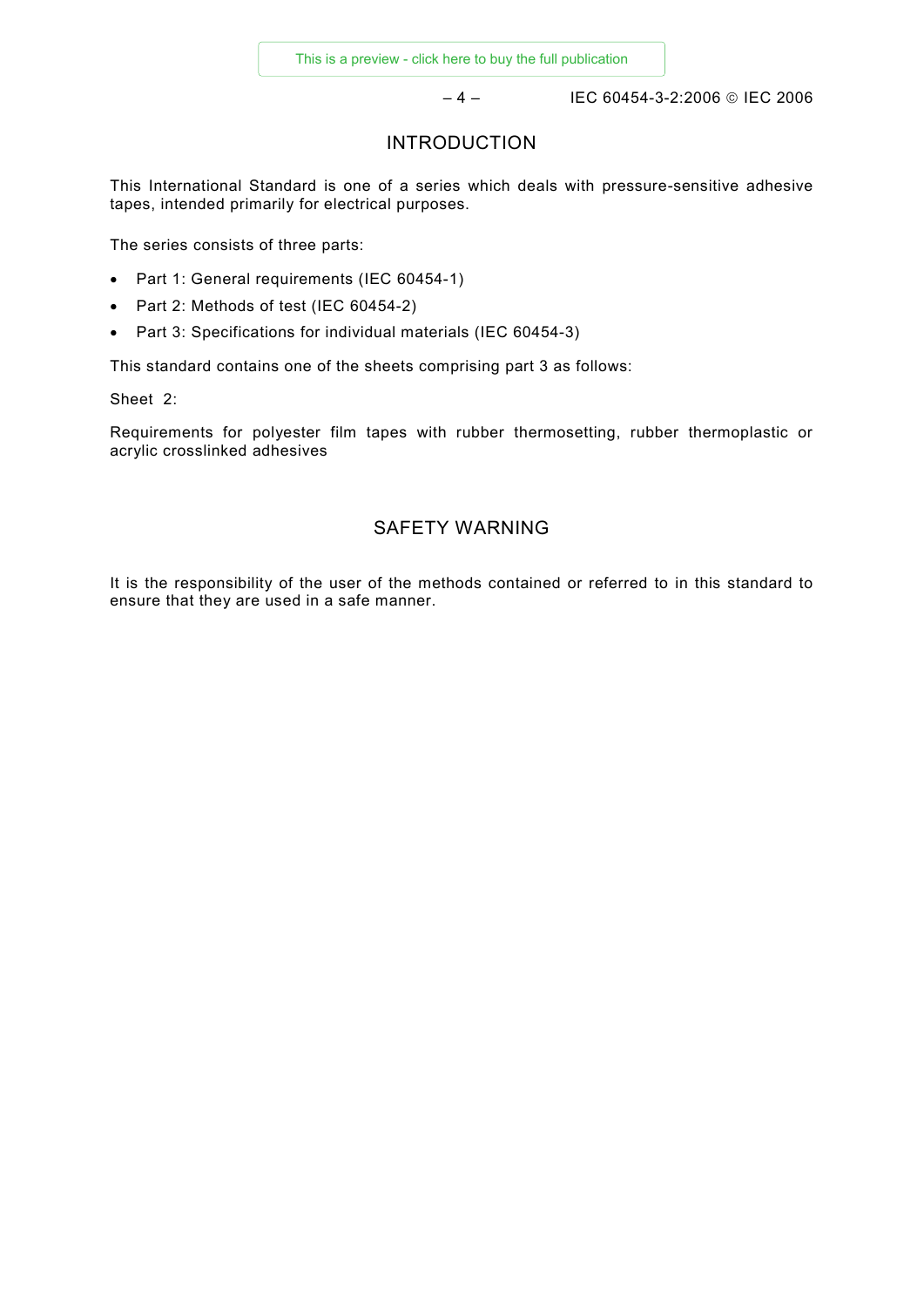IEC 60454-3-2:2006 © IEC 2006 – 5 –

#### **PRESSURE-SENSITIVE ADHESIVE TAPES FOR ELECTRICAL PURPOSES –**

#### **Part 3: Specifications for individual materials – Sheet 2: Requirements for polyester film tapes with rubber thermosetting, rubber thermoplastic or acrylic crosslinked adhesives**

#### **1 Scope**

This sheet of IEC 60454-3 contains the requirements for:

Polyester film tapes with rubber thermosetting, rubber thermoplastic or acrylic crosslinked adhesives.

Materials which conform to this specification meet established levels of performance. However, the selection of a material by a user for a specific application should be based on the actual requirements necessary for adequate performance in that application, and not based on this specification alone.

#### **2 Normative references**

The following referenced documents are indispensable for the application of this document. For dated references, only the edition cited applies. For undated references, the latest edition of the referenced document (including any amendments) applies.

IEC 60426:1973, *Test methods for determining electrolytic corrosion with insulating materials*

IEC 60454-1:1992, *Specification for pressure-sensitive adhesive tapes for electrical purposes – Part 1: General requirements*

IEC 60454-2:1994, *Specification for pressure-sensitive adhesive tapes for electrical purposes – Part 2: Methods of test*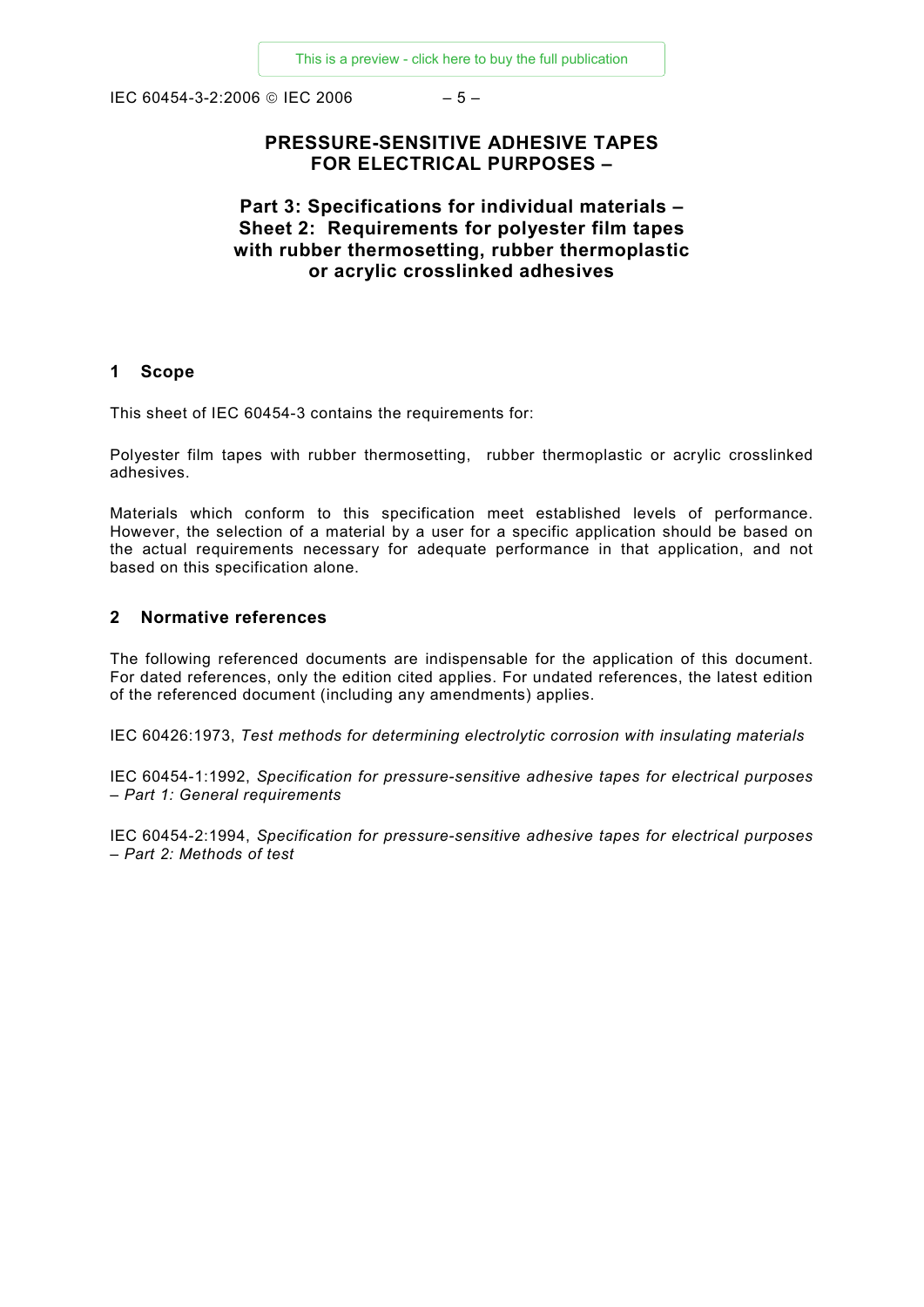[This is a preview - click here to buy the full publication](https://webstore.iec.ch/publication/2173&preview=1)

– 10 – IEC 60454-3-2:2006 IEC 2006

#### COMMISSION ÉLECTROTECHNIQUE INTERNATIONALE

 $\overline{\phantom{a}}$ 

#### **RUBANS ADHESIFS SENSIBLES A LA PRESSION A USAGES ELECTRIQUES –**

#### **Partie 3: Spécifications pour matériaux particuliers – Feuille 2: Exigences relatives aux rubans en polyester avec un adhésif en caoutchouc thermodurcissable, caoutchouc thermoplastique ou en acrylique réticulé**

#### AVANT-PROPOS

- 1) La Commission Electrotechnique Internationale (CEI) est une organisation mondiale de normalisation composée de l'ensemble des comités électrotechniques nationaux (Comités nationaux de la CEI). La CEI a pour objet de favoriser la coopération internationale pour toutes les questions de normalisation dans les domaines de l'électricité et de l'électronique. A cet effet, la CEI – entre autres activités – publie des Normes internationales, des Spécifications techniques, des Rapports techniques, des Spécifications accessibles au public (PAS) et des Guides (ci-après dénommés "Publication(s) de la CEI"). Leur élaboration est confiée à des comités d'études, aux travaux desquels tout Comité national intéressé par le sujet traité peut participer. Les organisations internationales, gouvernementales et non gouvernementales, en liaison avec la CEI, participent également aux travaux. La CEI collabore étroitement avec l'Organisation Internationale de Normalisation (ISO), selon des conditions fixées par accord entre les deux organisations.
- 2) Les décisions ou accords officiels de la CEI concernant les questions techniques représentent, dans la mesure du possible, un accord international sur les sujets étudiés, étant donné que les Comités nationaux de la CEI intéressés sont représentés dans chaque comité d'études.
- 3) Les Publications de la CEI se présentent sous la forme de recommandations internationales et sont agréées comme telles par les Comités nationaux de la CEI. Tous les efforts raisonnables sont entrepris afin que la CEI s'assure de l'exactitude du contenu technique de ses publications; la CEI ne peut pas être tenue responsable de l'éventuelle mauvaise utilisation ou interprétation qui en est faite par un quelconque utilisateur final.
- 4) Dans le but d'encourager l'uniformité internationale, les Comités nationaux de la CEI s'engagent, dans toute la mesure possible, à appliquer de façon transparente les Publications de la CEI dans leurs publications nationales et régionales. Toutes divergences entre toutes Publications de la CEI et toutes publications nationales ou régionales correspondantes doivent être indiquées en termes clairs dans ces dernières.
- 5) La CEI elle-même ne fournit aucune attestation de conformité. Des organismes de certification indépendants fournissent des services d'évaluation de conformité et, dans certains secteurs, accèdent aux marques de conformité de la CEI. La CEI n'est responsable d'aucun des services effectués par les organismes de certification indépendants.
- 6) Tous les utilisateurs doivent s'assurer qu'ils sont en possession de la dernière édition de cette publication.
- 7) Aucune responsabilité ne doit être imputée à la CEI, à ses administrateurs, employés, auxiliaires ou mandataires, y compris ses experts particuliers et les membres de ses comités d'études et des Comités nationaux de la CEI, pour tout préjudice causé en cas de dommages corporels et matériels, ou de tout autre dommage de quelque nature que ce soit, directe ou indirecte, ou pour supporter les coûts (y compris les frais de justice) et les dépenses découlant de la publication ou de l'utilisation de cette Publication de la CEI ou de toute autre Publication de la CEI, ou au crédit qui lui est accordé.
- 8) L'attention est attirée sur les références normatives citées dans cette publication. L'utilisation de publications référencées est obligatoire pour une application correcte de la présente publication.
- 9) L'attention est attirée sur le fait que certains des éléments de la présente Publication de la CEI peuvent faire l'objet de droits de propriété intellectuelle ou de droits analogues. La CEI ne saurait être tenue pour responsable de ne pas avoir identifié de tels droits de propriété et de ne pas avoir signalé leur existence.

La Norme internationale CEI 60454-3-2 a été établie par le comité d'études 15 de la CEI: Matériaux isolants.

Cette troisième édition de la CEI 60454-3-2 remplace la deuxième édition, parue en 1998, et son contenu est consolidé avec le texte de la CEI 60464-3-3 (1998). Elle constitue une révision technique.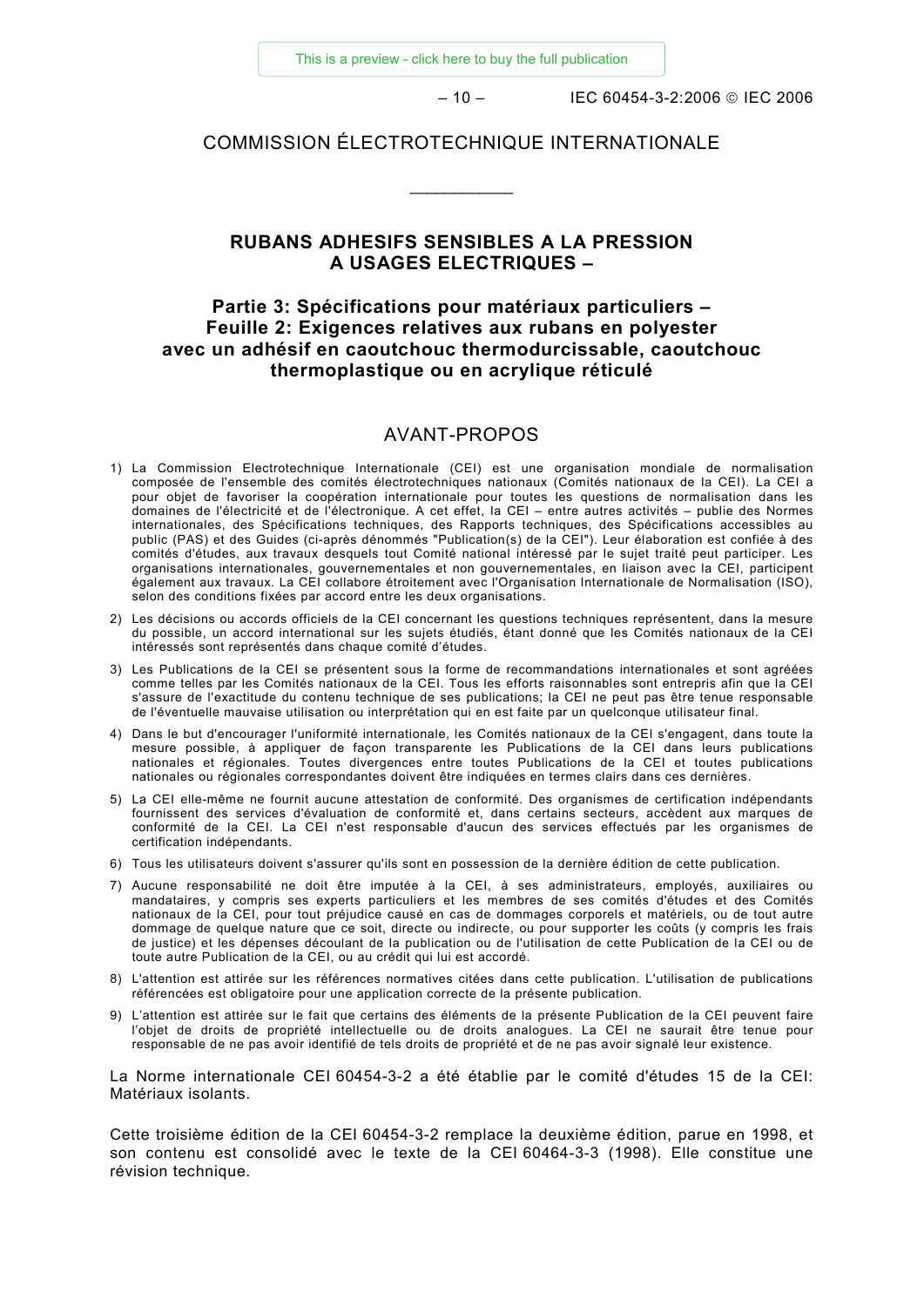IEC 60454-3-2:2006 © IEC 2006 – 11 –

La présente version bilingue (2014-05) correspond à la version anglaise monolingue publiée en 2006-01.

Le texte anglais de cette norme est issu des documents 15/251/FDIS et 15/278/RVD.

Le rapport de vote 15/278/RVD donne toute information sur le vote ayant abouti à l'approbation de cette norme.

La version française de cette norme n'a pas été soumise au vote.

Cette publication a été rédigée selon les Directives ISO/CEI, Partie 2.

Le comité a décidé que le contenu de cette publication ne sera pas modifié avant la date de maintenance indiquée sur le site web de la CEI sous «http://webstore.iec.ch» dans les données relatives à la publication recherchée. A cette date, la publication sera

- reconduite;
- supprimée;
- remplacée par une édition révisée, ou
- amendée.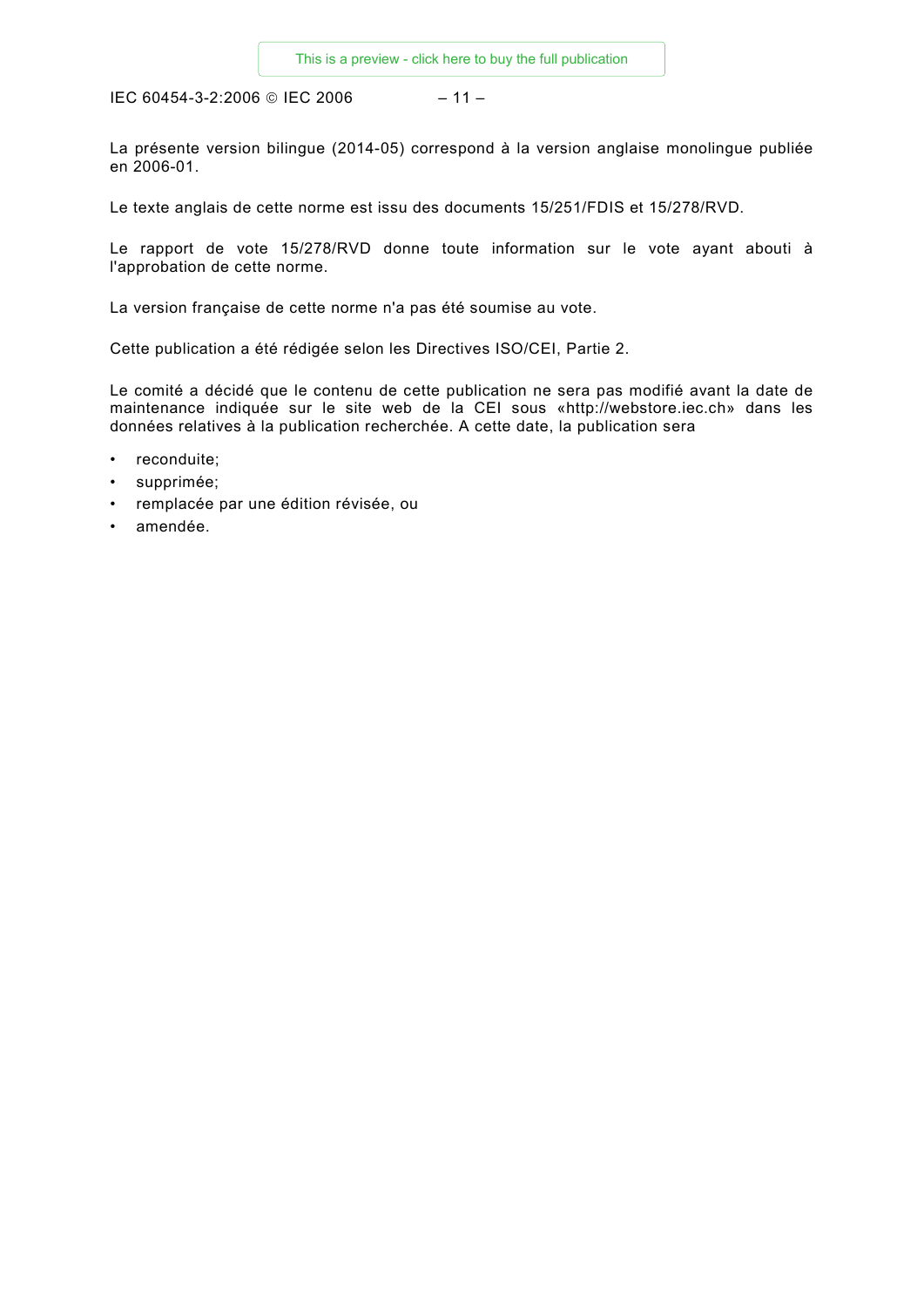– 12 – IEC 60454-3-2:2006 IEC 2006

#### INTRODUCTION

La présente Norme internationale fait partie d'une série traitant de rubans adhésifs sensibles à la pression, destinés principalement à des usages électriques.

Cette série est constituée de trois parties:

- Partie 1: Exigences générales (CEI 60454-1)
- Partie 2: Méthodes d'essai (CEI 60454-2)
- Partie 3: Spécifications pour matériaux particuliers (CEI 60454-3)

La présente norme comprend une des feuilles qui composent la partie 3 comme suit:

Feuille 2:

Exigences relatives aux rubans en polyester avec un adhésif en caoutchouc thermodurcissable, caoutchouc thermoplastique ou en acrylique réticulé

### AVERTISSEMENT DE SÉCURITÉ

Il incombe à l'utilisateur des méthodes contenues ou citées en référence dans la présente norme de s'assurer qu'elles sont utilisées d'une manière sûre.